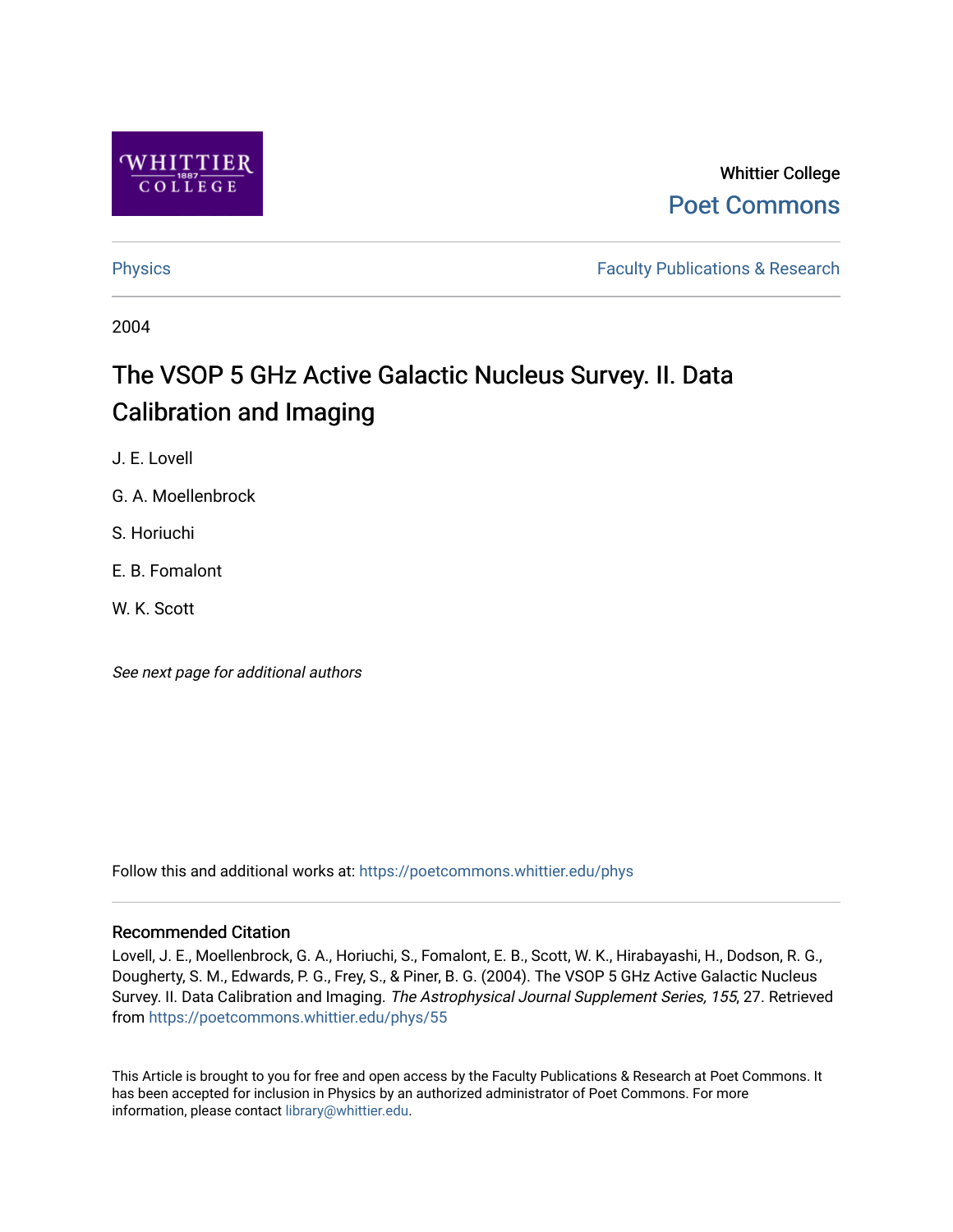# Authors

J. E. Lovell, G. A. Moellenbrock, S. Horiuchi, E. B. Fomalont, W. K. Scott, H. Hirabayashi, R. G. Dodson, S. M. Dougherty, P. G. Edwards, S. Frey, and B. G. Piner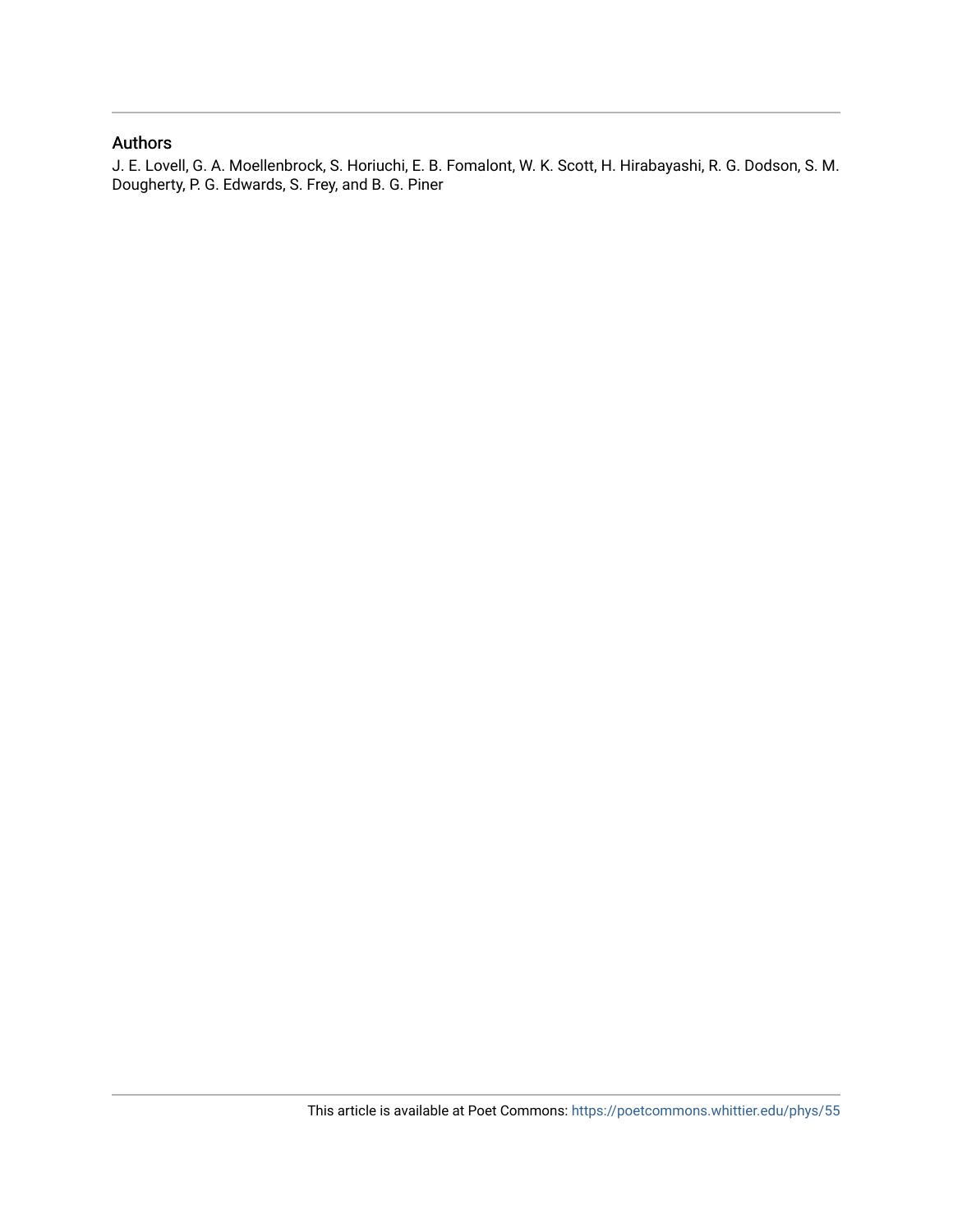### THE VSOP 5 GHz ACTIVE GALACTIC NUCLEUS SURVEY. II. DATA CALIBRATION AND IMAGING

J. E. J. Lovell, <sup>1</sup> G. A. Moellenbrock, <sup>2</sup> S. Horiuchi, <sup>3, 4, 5</sup> E. B. Fomalont, <sup>6</sup> W. K. Scott, <sup>7</sup> H. Hirabayashi, <sup>8</sup>

R. G. DODSON,  $8$  S. M. DOUGHERTY,  $9$  P. G. Edwards,  $8$  S. Frey,  $^{10}$  L. I. Gurvits,  $^{11}$  M. L. Lister,  $^{12}$ 

D. W. Murphy,  $3$  Z. Paragi,  $^{11}$  B. G. Piner,  $^{13}$  Z.-O. Shen,  $^{14}$  A. R. Taylor,  $^{7}$ 

S. J. Tingay,<sup>5</sup> Y. Asaki,<sup>8</sup> D. Moffett,<sup>15</sup> and Y. Murata<sup>8</sup>

Received 2004 March 30; accepted 2004 April 30

#### ABSTRACT

The VLBI Space Observatory Programme (VSOP) mission is a Japanese-led project to study radio sources with sub-milliarcsecond angular resolution using an orbiting 8 m telescope, HALCA, and global arrays of Earth-based telescopes. Approximately 25% of the observing time has been devoted to a survey of compact active galactic nuclei (AGNs) at 5 GHz that are stronger than 1 Jy—the VSOP AGN Survey. This paper, the second in a series, describes the data calibration, source detection, self-calibration, imaging, and modeling and gives examples illustrating the problems specific to space VLBI. The VSOP Survey Web site, which contains all results and calibrated data, is described.

Subject headings: galaxies: active — radio continuum: galaxies — surveys — techniques: interferometric

Online material: color figures

#### 1. INTRODUCTION

On 1997 February 12, the Institute of Space and Astronautical Science ( ISAS) launched the HALCA satellite carrying an 8 m radio telescope dedicated specifically to Very Long Baseline Interferometry (VLBI). With an apogee height of 21,400 km, radio sources are able to be imaged with angular resolution 3 times greater than with Earth-based arrays at the same frequency (Hirabayashi et al. 1998). About 25% of the observing time to date has been dedicated to the VLBI Space Observatory Programme Active Galactic Nucleus (VSOP AGN) Survey of  $\approx$ 400 flat-spectrum AGNs that are stronger than 1 Jy at 5 GHz. Observations from the VLBA Pre-Launch Survey ( hereafter VLBApls; Fomalont et al. 2000b) revealed

<sup>1</sup> Australia Telescope National Facility, Commonwealth Scientific and Industrial Research Organization, P. O. Box 76, Epping NSW 2122, Australia.

<sup>2</sup> National Radio Astronomy Observatory, P.O. Box 0, Socorro, NM 87801.

- <sup>3</sup> Jet Propulsion Laboratory, 4800 Oak Grove Drive, Pasadena, CA 91109.<br><sup>4</sup> National Astronomy Observatory, 2-21-1 Osawa, Mitaka, Tokyo 181-8588, Japan.
- Centre for Astrophysics and Supercomputing, Swinburne University of
- Technology, P.O. Box 218, Hawthorn, VIC 3122, Australia.<br><sup>6</sup> National Radio Astronomy Observatory, 520 Edgemont Road, Char-<br>lottesville, VA 22903.
- <sup>7</sup> Physics and Astronomy Department, University of Calgary, 2500 University Drive NW, Calgary, AL T2N 1N4, Canada.
- Institute of Space and Astronautical Science, Japan Aerospace Explora-
- tion Agency, 3-1-1 Yoshinodai, Sagamihara, Kanagawa 229-8510, Japan.<br><sup>9</sup> Dominion Radio Astrophysical Observatory, P.O. Box 248, White Lake Road, Penticton, BC V2A 6K3, Canada.

<sup>10</sup> FOMI Satellite Geodetic Observatory, P.O. Box 585, H-1592 Budapest,

Hungary. <sup>11</sup> Joint Institute for VLBI in Europe, P.O. Box 2, 7990 AA Dwingeloo,

- The Netherlands.<br>
<sup>12</sup> Physics Department, Purdue University, 525 Northwestern Avenue,<br>
West Lafayette, IN 47907-2036.<br>
<sup>13</sup> Department of Physics and August 1.
- <sup>13</sup> Department of Physics and Astronomy, Whittier College, 13406 East Philadelphia Street, Whittier, CA 90608.

<sup>14</sup> Shanghai Astronomical Observatory, 80 Nandan Road, Shanghai 200030 China.

Physics Department, Furman University, 3300 Poinsett Highway, Greenville, SC 29613.

that 294 of these sources demonstrated compact structures suitable for observations with  $HALCA$ , and these were included in the VSOP Source Sample (VSS). [This number was initially reported as 289 (Hirabayashi et al. 2000b) but increased to 294 when it was found that the use of low accuracy positions had initially resulted in five other sources not being detected (Edwards et al. 2002).] The compilation and general description of the VSOP AGN Survey is given by Hirabayashi et al. (2000b, hereafter Paper I) and Fomalont et al. (2000a). The major goal of the Survey is to determine statistical properties of the sub-milliarcsecond structure of the brightest extragalactic radio sources at 5 GHz and to compare these structures with other properties of the sources. Combined with ground observations at many radio frequencies (single-dish and VLBI) and at higher energies, the Survey will provide an invaluable source list for detailed ground-based studies, as well as list of sources for future space VLBI missions.

In this paper, the second in the VSOP Survey series, we describe the data calibration and imaging procedures adopted for the VSOP Survey Program. These procedures are sufficiently different from more conventional VLBI data reduction because of the relatively poor phase stability and low signalto-noise inherent in space VLBI. Scott et al. (2004, hereafter Paper III) presents results for the first 102 sources, and Horiuchi et al. (2004, hereafter Paper IV ) contains a statistical analysis using the visibility data for sources with  $\delta > -44^{\circ}$ .

In  $\S 2$  we briefly review the correlation of VSOP data. In  $\S 3$ we discuss the calibration procedure, and in  $\S$  4 we outline the self-calibration, imaging, and modeling of the sources. Finally, in  $\S$  5 we describe the VSOP Web site and its access.

#### 2. CORRELATION OF VSOP DATA

The VLBI Space Observatory Programme (VSOP) was described in detail by Hirabayashi et al. (2000a, 2000b). For the Survey, the VLBI wavefront data are recorded in the standard HALCA continuum mode at each participating ground-based telescope, and HALCA data are similarly recorded by one or more of the five tracking stations (see Paper I). The delays in the downlink from the spacecraft to each tracking station were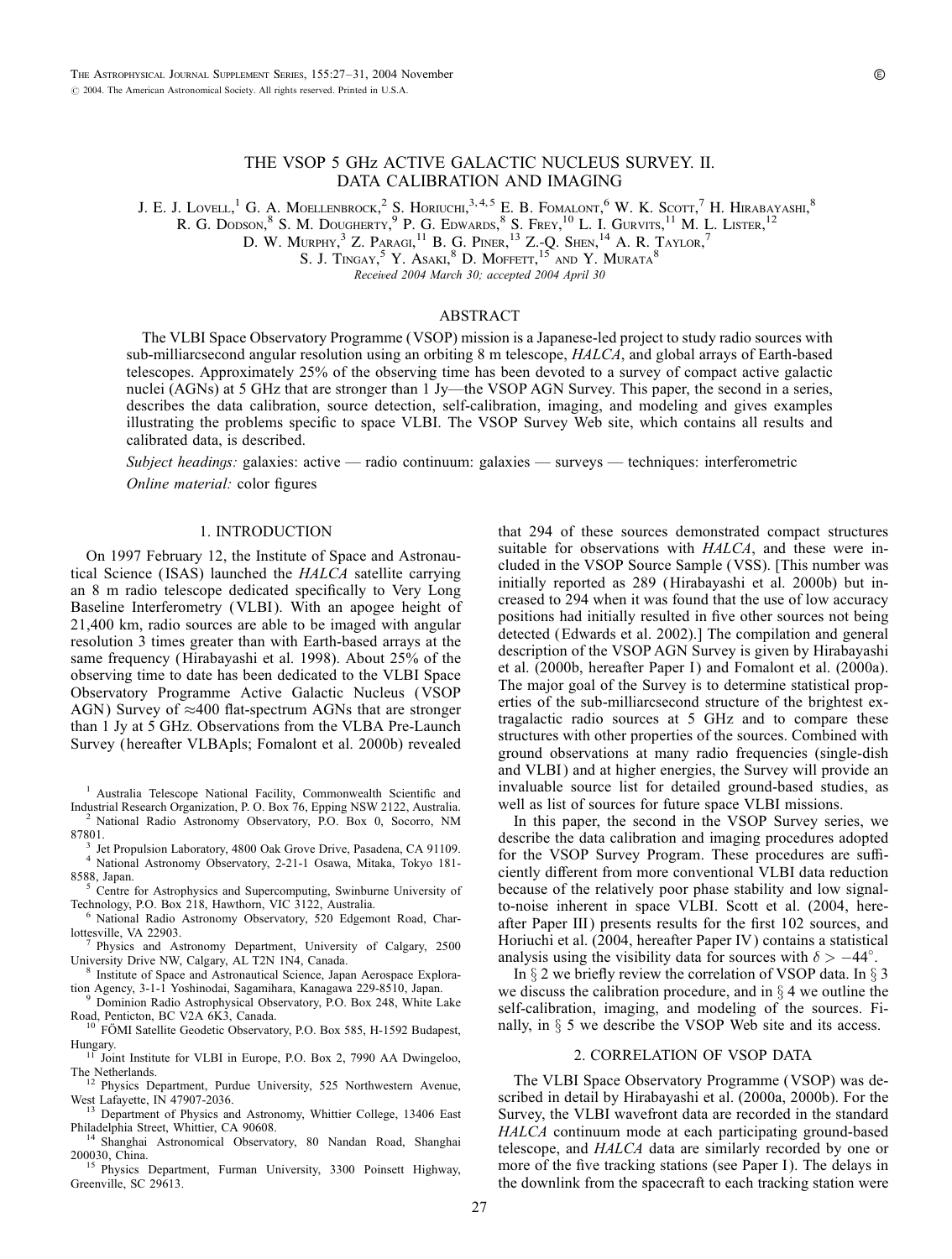also monitored at the tracking stations (Hirabayashi et al. 2000a). Four recording formats have been used in VSOP observations: VLBA ( Napier et al. 1994), MkIV (Whitney 1999), S2 (Carlson et al. 1999), and VSOP (Shibata et al. 1998). For many Survey observations, a mixture of recording formats are used at the tracking stations and ground-based telescopes; in these cases, special-purpose devices located at the VSOP correlator in Mitaka, Japan, are used to translate the data to a common format, which is then supplied to the appropriate correlator. The majority of the Survey experiments were correlated with the S2 Correlator (DRAO, Penticton, BC, Canada) until 2002 August. The VSOP correlator (NAOJ, Mitaka, Japan) has been used for some of the observations, which included the ground-based telescopes at Usuda and Kashima, and has been used for all observations after 2002 August. The VLBA correlator (NRAO, Socorro, NM, USA) was used until early 2002 for many of the General Observing Time (GOT) experiments in VLBA and Mk4 formats, from which a subset of the data was extracted for use in the Survey (Hirabayashi et al. 2000b). Data are exported from each correlator in a format appropriate for initial reduction in the NRAO AIPS package (Greisen 1988).

The correlator output consists of typically 128 frequency channels in each of two 16 MHz bands. The VLBA and Penticton correlators produced data at time-samplings of 0.5 and 2.0 s for space-ground and ground-only baselines, respectively, while the Mitaka correlator produces data at a 1 s sampling on all baselines. Thus, the data have sufficient resolution to search for fringes within a window spanning a residual delay of  $\pm 4$   $\mu$ s and a residual phase-rate of 1 Hz. This corresponds to a position error of 500 m and velocity error of 3 cm  $s^{-1}$  for the  $HALCA$  satellite, significantly larger than the nominal errors of the orbit determination (Hirabayashi et al. 2000a).

The translation integrity and the relative amplitude scaling of the three correlators were checked using the results of several 3 hr experiments in which a strong source was observed using three ground stations, two of which could record data simultaneously in two formats. The data were processed through all three correlators (with format translations made as necessary), and the results were compared. First, it was found that the translation process did not change the correlated amplitude by more than 2%, except when there were clear indications of recording problems. Second, the comparison of the visibility amplitudes for the same experiment processed by each correlator established the relative correlator amplitude scale factor to an accuracy of 3% (G. A. Moellenbrock et al. 2002, private communication).

#### 3. DATA CALIBRATION AND DETECTION

The reduction of VSOP Survey observations is being undertaken by a global effort of astronomers with an interest in high-resolution imaging. Therefore, a set of reduction procedures has been developed to ensure, as much as possible, that the Survey results are internally consistent.

The reduction procedure consists of two main parts. The first part, covered in this section, consists of initial calibration and fringe-fitting and is performed using the NRAO AIPS package. The second part, covered in  $\S$  4 consists of self-calibration, imaging, and model-fitting and is performed using the Caltech Difmap package (Shepherd 1997). The following sections describe these steps in detail with AIPS tasks and Difmap commands indicated by text in typewriter font.

#### 3.1. Preliminaries and a priori Calibrations

The correlator distribution data for each experiment are imported into NRAO AIPS using the task fitld. The data sets are sorted, indexed, and documented using standard AIPS tasks (msort, indxr, listr, prtan, dtsum). Except for data sets correlated in Penticton, it is necessary to run accor to remove fringe normalization errors arising from potentially nonoptimal sample populations among the four 2-bit voltage levels recorded at each telescope.

For a priori amplitude calibration, system temperature and gain information supplied by each telescope are imported into the AIPS database using antab. Then, apcal is used to form the SEFD $^{1/2}$  calibration factors required to scale each antenna's gain.<sup>16</sup> For  $HALCA$ , the nominal 5 GHz system temperature is  $\sim$ 90 K and stable within an observation to  $\sim$ 5%. Its SEFD was monitored early in the mission using total power observations of Cas A, Cyg A, or Tau A and found to be relatively constant. The 5 GHz gain is 0.0062 K Jy<sup>-1</sup> and this yields a  $HALCA$ SEFD of  $\sim$ 14,500 Jy, which is more than an order of magnitude larger than most ground-based telescopes. The a priori amplitude calibration value and reliability from the groundbased telescopes varies considerably and can be in error by 30% for telescopes that are only occasionally used for VLBI.

As VSOP observations are made with global arrays of ground-based telescopes, it is not uncommon for some telescopes to be observing at frequencies in the 5 GHz band offset from the their standard frequencies, i.e., the frequencies at which the nominal gain is measured and monitored. *HALCA*'s 5 GHz system noise temperature varies by almost 15% across the 4700–5000 MHz band (Kobayashi et al. 2000), and so Survey observations are generally scheduled at the frequencies where (the least sensitive telescope) HALCA's performance was best. Use of nominal gain and nominal system temperature values, or even measured system temperature values if these were measured at the standard frequencies rather than the actual observing frequencies, also contributed to the overall uncertainties in gain calibration of VSOP Survey observations. Further amplitude corrections are discussed in the next sections, and Paper III describes a more accurate post facto determination of the amplitude calibration of the Survey sources as a whole.

#### 3.2. Fringe-Fitting

Fringe-fitting, the process by which the correlated signals are detected, is the most important part of the Survey reductions. Unlike most ground-only VLBI, fringe detection for HALCA observations is difficult because of the limited sensitivity of the orbiting telescope, the generally lower correlated flux densities on long baselines, and the larger uncertainty in the spacecraft's location and clock. [The ''spacecraft clock'' is the hydrogen maser at the tracking station in use at the time; however, the corrections required to correct for the downlink of the data introduced uncertainties in addition to those encountered for ground radio telescopes (Hirabayashi et al. 2000a).] This combination of conditions requires fringe searches for weak signals over large ranges of delay and fringe rate, hence the need for high time and frequency sampling. The small number of ground-based telescopes typical of Survey observations limits the sensitivity for global fringe-fitting as well (Cotton 1995). It is therefore important to limit the range of the search in delay and fringe rate as much as possible in order to

<sup>&</sup>lt;sup>16</sup> The system equivalent flux density (SEFD) is the ratio of the system temperature (K) and telescope gain  $(K Jy^{-1})$ . It concisely describes the sensitivity of a radio telescope and the geometric mean of SEFD for two telescopes and provides the proper scaling factor to convert normalized correlation coefficients to janskys.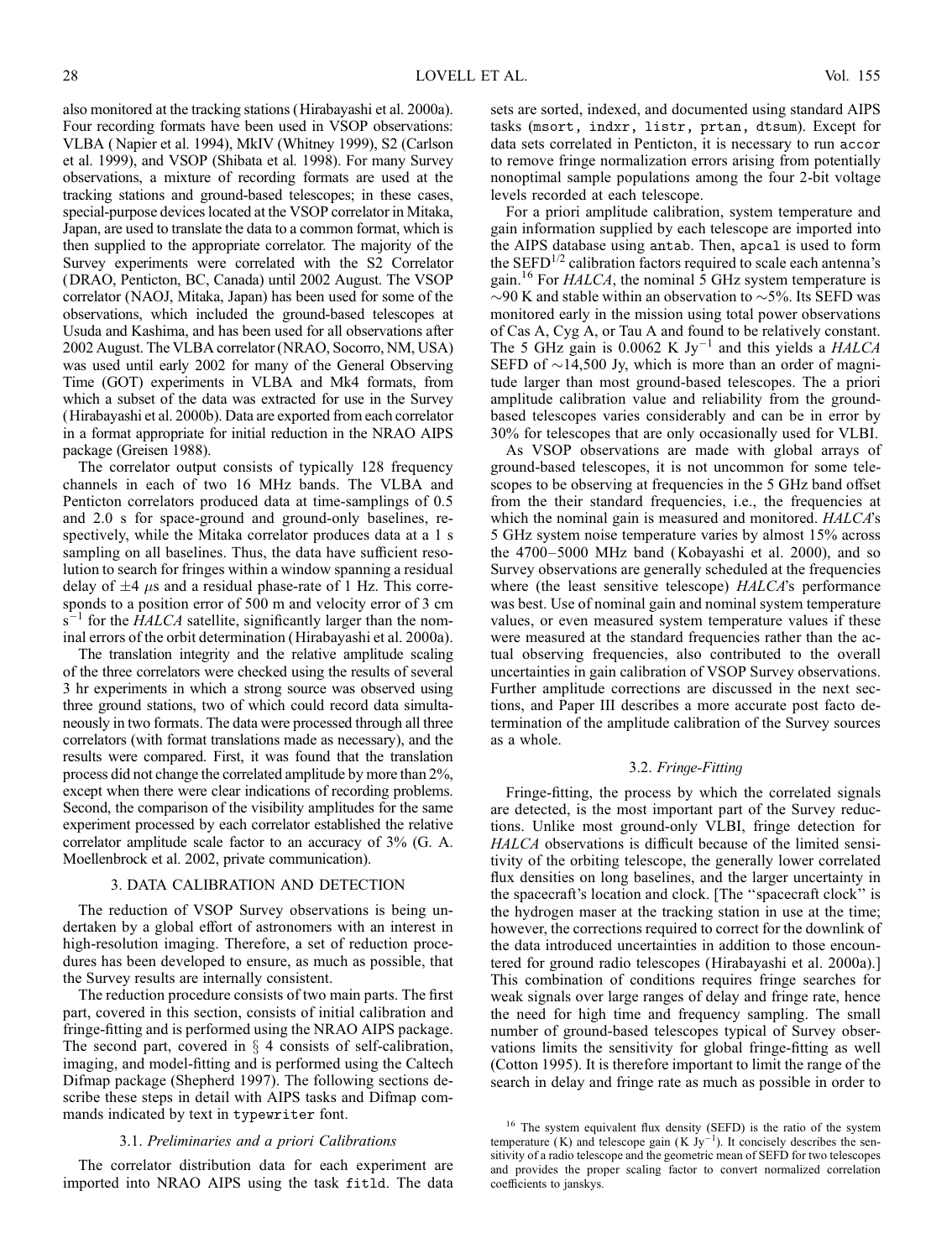

Fig. 1.—Example of the difference in fringe rate solutions between the two bands for a typical Survey experiment. Fringes to HALCA are detected until nearly 1/01, at which time the differences become randomly distributed on a scale exceeding the fringe rate resolution ( $\sim$ 3 mHz FWHM). In this case the fringe rate search window was restricted, which is why the rate differences are constrained after fringes are lost.

keep the fringe searching efficient and to avoid false detections. For many Survey data sets, delay and fringe rate solutions are available from fringe searches performed for data quality analysis at the correlators. Application of these delay and phase-rate offsets using clcor before more detailed fringe searching allows for significant data averaging and smaller fringe-search windows. For data sets with strong fringes for only a portion of the observation, the resulting narrower search should, in principle, allow detection of the weaker fringes. In practice, however, these gains have been modest.

For most observations, the AIPS task fring is used for fringefitting. Solution intervals of up to 10 minutes (approaching the coherence time) are attempted to maximize the signal-to-noise ratio (SNR). For strong sources, solution intervals as short as 2 minutes can be used as long as the SNR is greater than about 5. Detections are best gauged by consistency in the delay and fringe rate solutions between the two independent frequency channels (see Fig. 1). For the weakest sources (few or no detections in the correlator's data quality search), the AIPS task kring was used since it allows larger searches and longer integrations than fring for the same computer resources. Most of the editing of the data was obvious from the loss of detection during the fringing process, and from the telescope logs.

After an adequate fringe-fitting solution is obtained, the combined calibration was applied using split or splat, which also averages the corrected data in frequency within each 16 MHz band, and to a common 2 s integration time. The data were then stored using ttp or tab for subsequent processing.

#### 4. DETERMINING THE SOURCE STRUCTURE

In their analysis of VSOP observations of a complete sample of northern sources with very good  $(u, v)$  coverage on groundonly baselines, Lister et al. (2001) found that the dynamic range of a VSOP image is limited by poor sampling of the  $(u, v)$ -plane on ground-space baselines. They found that the true dynamic range is between 30:1 and 100:1 depending on source complexity. In the case of VSOP Survey data this problem is amplified by the smaller number of ground radio telescopes and great care must be taken in interpreting the data. Although every effort was made to include long ground baselines in the scheduled array, this was not always achievable in practice. In general, VSOP Survey data provide a general idea of structure such as core sizes and intensities and basic jet properties such as position angle and location with respect to the core.

It is therefore important for the data analyst to keep these limitations in mind when working with this sparsely sampled  $(u, v)$  data with low SNR. Each stage of the data reduction must be checked in order to obtain a source structure that is consistent with the limitations in the data as well as incorporating a priori information about the source structures, either from the groundonly baselines or from other ground-based VLBI observations of the source. The Difmap software package was chosen for this part of the processing since it provides a good interface for viewing data, as well as visibility-plane model-fitting and image deconvolution facilities.

#### 4.1. First-Pass Editing and Checking

The data from the AIPS calibration (2 s sampling in two single-channel frequency bands) are read into Difmap and averaged to a 30 s grid. The weights are calculated as the reciprocal of the data variance, which is proportional to the inverse square of the rms. The data are then phase self-calibrated with a point source model on a 30 s timescale to determine the telescope-based phase as a function of time. Further data editing is based on several criteria: (1) obvious outliers in a plot of amplitude versus projected  $(u, v)$  distance are removed using radplot; (2) periods of low visibility amplitude for any antenna are found using vplot; (3) periods of very poor phase stability (indicating that the source was not detected during this period) can be seen using corplot.

Although the a priori gain calibration for each telescope is made in AIPS using the nominal gain and system temperatures, large residual, gain errors of up to 30% often persist. For this reason, observations of additional compact sources by the ground-based telescopes are scheduled (typically during gaps in HALCA tracking) and used to better constrain the gain values for each telescope. These calibrators have known structures from the VLBApls catalog (Fomalont et al. 2000b) and their flux densities monitored from observing programs at the University of Michigan<sup>17</sup> and at the Australia Telescope Compact Array (Tingay et al. 2003).

### 4.2. Self-Calibration and Imaging Iterations

Since most Survey experiments have limited  $(u, v)$  coverage, imaging and/or model-fitting requires the introduction of constraints to the size and complexity of the radio emission in order to obtain accurate deconvolution and self-calibration. The first step is to make a relatively low-resolution image without the HALCA data. These images provide the best sensitivity to extended structure and help identify regions in the field where the most compact structure was likely to be located. The VLBApls catalog image, made from observations in 1996 (Fomalont et al. 2000b), as well as other preexisting images of the sources [including ground observations at 15 GHz, which had similar resolution of the VSOP Survey observations (Kellermann et al. 1998; L. I. Gurvits et al. 2004, in preparation)] are also useful in determining the constraints needed to image the VSOP Survey data. For about 5% of the VSOP Survey observations, it is clear that the visibility amplitude on the shortest projected baselines is much lower than that known from preexisting VLBI observations, even considering possible variability of sources. This indicates that a problem has occurred at one or more antennas during the observation or during the tape copying process (if it was required)

<sup>17</sup> See http://www.astro.lsa.umich.edu/obs/radiotel/umrao.html.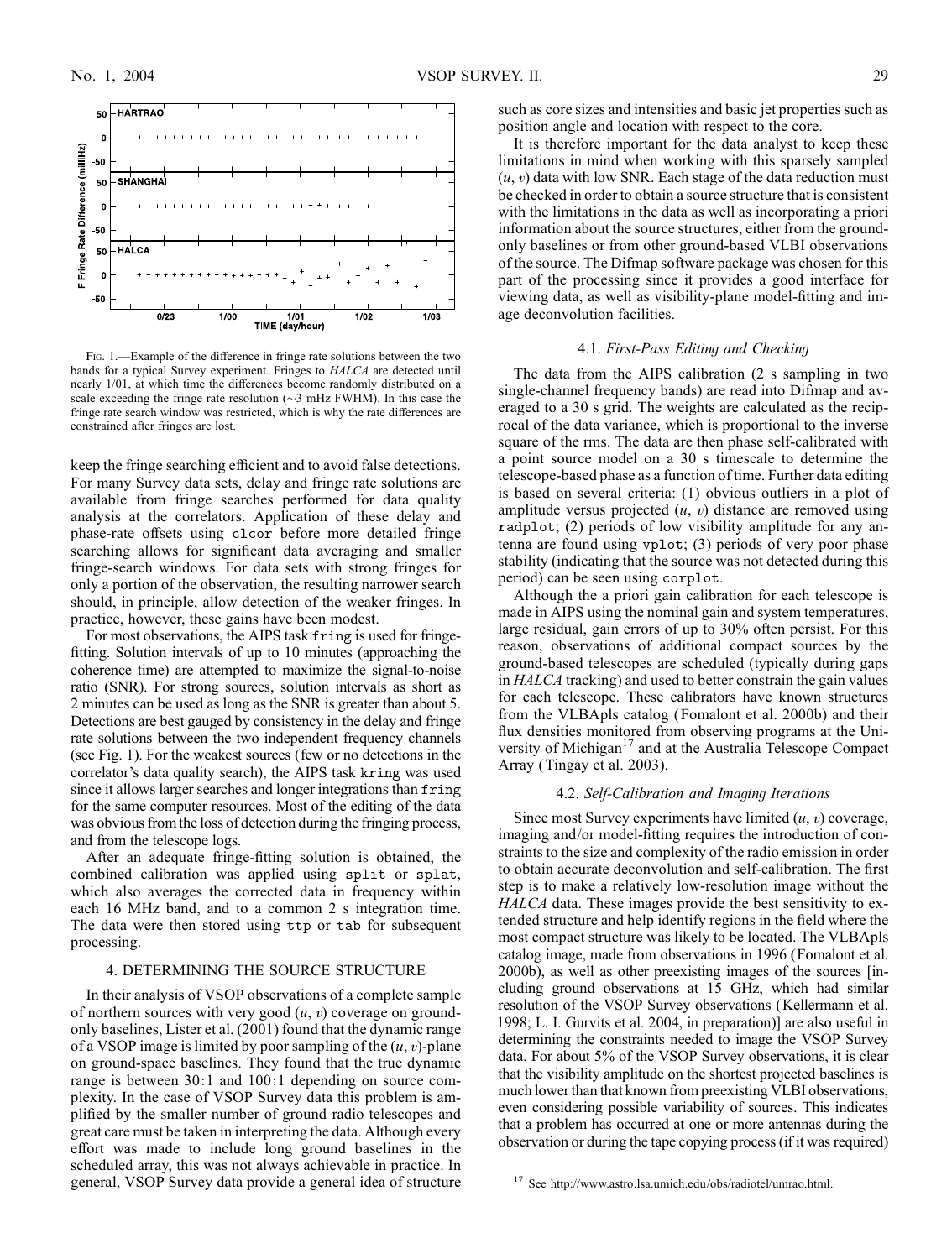

Fig. 2.—Model fits to the visibility data from a VSOP Survey observation of 3C 345. Visibility amplitudes (*plus symbols*) and model visibilities (*solid points*) are plotted as a function of  $(u, v)$  radius. Left panel: the result of a fit using the standard  $1/\sigma^2$  weighting; right panel: a model fit with the weight on HALCA data increased by a factor of 25. [See the electronic edition of the Supplement for a color version of this figure.]

or during correlation. If the problem cannot be rectified the observations are considered corrupted and placed back into the VSOP Survey observing schedule for another observation. In cases such as these the data are processed, often as a ground-only observation, as they may still provide useful information.

The next imaging step includes all of the data to obtain an approximate image. For most sources, the  $(u, v)$  coverage is sufficient to use CLEAN, followed by a phase-only self-calibration to improve the phase calibration. Several phase self-calibration iterations are generally made for each source. For sources with extremely poor  $(u, v)$  coverage, model-fitting the data with one or two Gaussian-shaped components is used instead of the CLEAN deconvolution. In some cases a hybrid approach, using CLEAN components for the extended emission and models for the smalldiameter components, is used. The use of various data weightings to emphasize or deemphasize the longer VSOP baselines depends upon the strength and size of the source and the number of visibilities on ground-only baselines compared to ground-space baselines. To obtain images that best reveal the  $\sim 0.1$  mas scale a weighting scheme is used for which the space-ground baselines contribute about 50% of the effective data. As an illustration of the importance of increasing the data weights on space baselines, we present the results of fitting a simple model to the VSOP Survey observations of 3C 345 on 1998 July 28 (Fig. 2). The modelt procedure in Difmap applies a weight of  $1/\sigma^2$  to each visibility point. When the weights are calculated in this way the sensitive ground-only visibilities dominate the fit and the groundspace baselines have little influence. However, if the *HALCA* data are upweighted, in this case by a factor of 25 so that groundspace and ground-only visibilities have roughly equal weighting, the fit improves significantly.

For most Survey experiments, amplitude self-calibration is not used owing to the lack of closure constraints and/or limited sensitivity of the space baselines. In the cases where the data from four or more telescopes are sufficiently strong, amplitude self-calibration using gscale provides a scale factor for each telescope over the entire observation. In some cases, amplitude self-calibration over a timescale of 1 hr is possible.

#### 4.3. Image Representation

A satisfactory image is generally obtained after three or four phase self-calibration loops and perhaps one amplitude calibration. Such a quick convergence is due to the limitations on the achievable image fidelity characterized by a sparse  $(u, v)$ coverage, and a lack of short spacings in particular. The latter typically contain most of the information on complex, extended structures. For most sources two representations of the source structure are available: the CLEAN image, and a model-fit image. For small-diameter components with poor  $(u, v)$  coverage, the model representation is more reliable than the CLEANed image. In some cases, the CLEAN components more accurately reproduce the extended emission, while the Gaussian model component describes the small-diameter components more accurately. Both representations of the source structure should be in relatively good agreement, and satisfactorily fit the observed  $(u, v)$  data.

The model representation of the source structure isolates important parameters of the components that are necessary to determine angular sizes and brightness temperatures. Even for images in which the CLEAN algorithm was used to determine the source structure, the models are chosen carefully, starting simple and moving to more complicated structures. The goal is to fit the observed visibilities within the uncertainties using the smallest number of model parameters and to duplicate the structure found by cleaning. The following guidelines are used in choosing model components:

1. The number of components is kept to a minimum.

2. Simple components are preferred to complex ones, i.e., a point model is better than a circular Gaussian model, which is better than an elliptical Gaussian component.

3. If an elliptical component becomes linear during model fitting it was generally an indication that the sampling of the  $(u, v)$ -plane was poorly constrained in the direction perpendicular the component's major axis. In these cases, a circular Gaussian component is favored.

4. In general, additional or more complex components are used only if the data or the image require it.

The calibrated data, models, and CLEANed image are then saved in the NRAO AIPS UVFITS format using Difmap's save command. These data can be read back into Difmap for further processing, imaging, and modeling and are available through the VSOP Survey Database Web site.

#### 5. VSOP SURVEY DATABASE

Once a data analyst has completed the reduction of an experiment, the calibrated data, reduction notes, and supporting